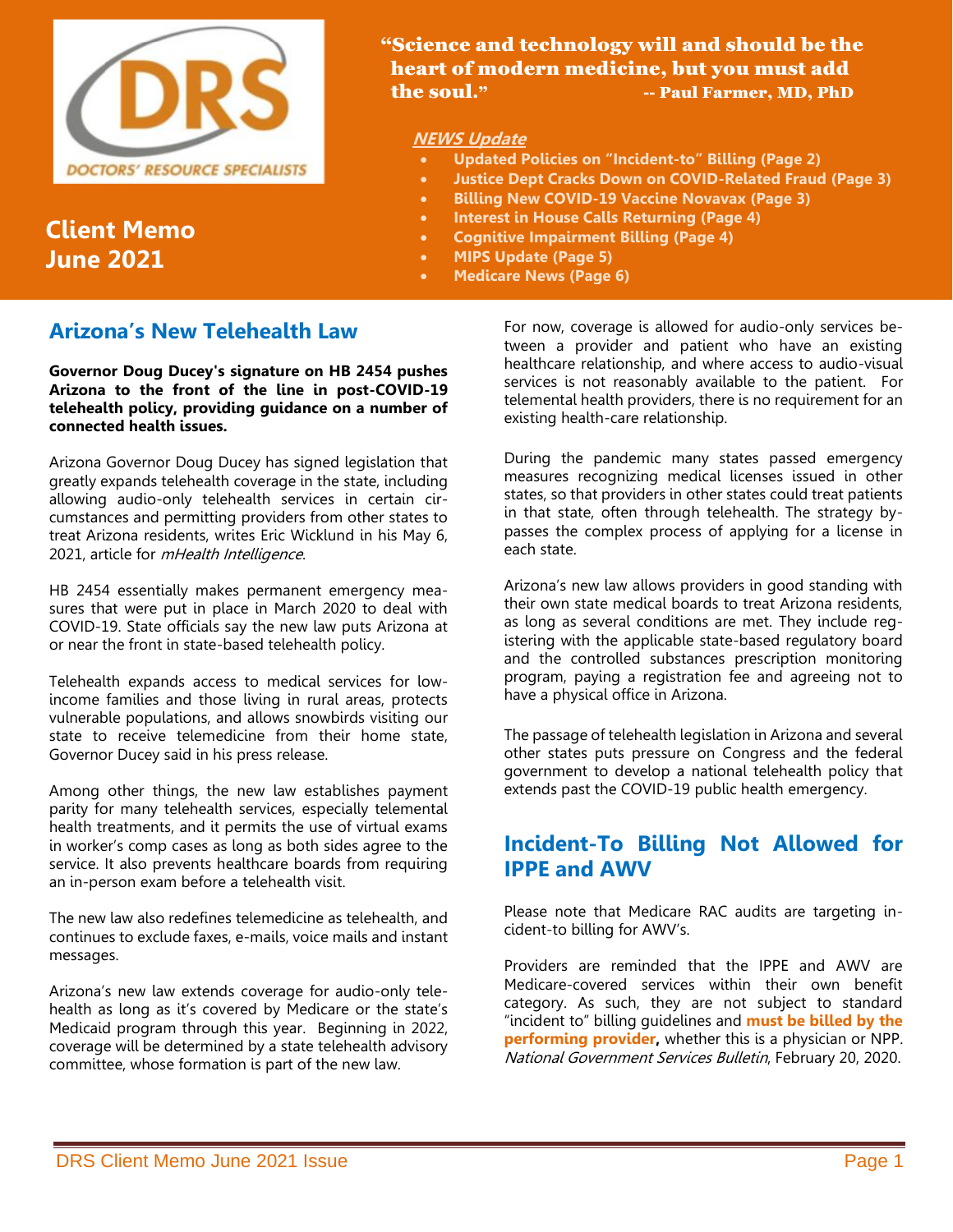# **The Evolution of "Incident to' Billing**

'Incident to' billing has been a challenging topic since its creation by Medicare, writes Elizabeth Woodcock in her February 2021 article for SVMIC.com.

The rules – which allow advanced practice providers (APPs) to be reimbursed at the full physician rate by Medicare when seeing patients in an office and directly supervised by a physician – are complex and, arguably, subject to interpretation. There have been a bevy of practices found in non-compliance with the rules, which has resulted in expensive paybacks.

The Medicare Payment Advisory Commission (MedPAC) issued their recommendation to eliminate the provision. Although Medicare did not move forward with the 2019 recommendation, there are signs that other insurers are. United Healthcare, for example, announced a new policy titled: "Advanced Practice Health Care Provider Policy, Professional," with an effective date of March 1, 2021.

For some practices, this policy change won't matter as they have already transferred their APPs to independent status. This indeed is the trend, as practices have assessed the cost/benefit of this manner of billing. At issue is the loss of 15% of revenue, as an independent APP is paid by most insurers at 85% of the fee schedule.

# **UHC Advanced Practice Health Care Provider Policy** -- Commercial Reimbursement

Policy Number 2021R5009A, effective March 1, 2021

This policy sets forth the requirements for reporting the services of Advanced Practice Health Care Providers and other Nonphysician Providers, within a medical or other healthcare practice.

An Advanced Practice Health Care Provider must report services rendered, within the scope of their licensure or certification, pursuant to applicable state laws and regulations, using the Advance Practice Health Care Provider's own NPI number, unless the Advanced Practice Health Care Provider is ineligible for their own NPI number and the "Incident to" guidelines described in this policy, are met.

For Advanced Practice Health Care Providers ineligible for their own NPI number, services that meet the "Incident-to" criteria above should be **reported under the supervising physician's NPI number with the SA modifier appended.**

Unless otherwise contracted with a Medical Group Nonphysician Provider fee schedule, UnitedHealthcare applies a reduction of 15% to the applicable fee schedule or allowed amount for the reimbursement of the following Advanced Practice Health Care Providers: Physician Assistants (PA), Nurse Practitioners (NP), and Clinical Nurse Specialists (CNS).

# **AHCCCS Policy Regarding Billing for Mid-Level Practitioners** – March 16, 2018

This communication serves as a reminder of the AHCCCS Rules and Policy regarding billing for Arizona Physicians and Mid-Level Practitioners. In accordance with AHCCCS's guidelines, all rendering providers must bill under their own NPI number. As a result, **incident-to billing is not permissible for mid-level practitioners.** (A rendering provider is defined as the individual who provided care to the client and needs to be reported as such in box 24J of the CMS 1500 claim form.)

Per the AHCCCS participating Provider Agreement General Terms and Conditions: "**No provider may bill with another provider's ID number, except in locum tenens situations.** Locum Tenens provider must submit claims using the AHCCCS provider ID number of the physician for whom the Locum Tenens provider is substituting or temporarily assisting." Locum Tenens arrangements will be recognized and restricted to the length of the Locum Tenens registration with the AMA.

#### **Failure to Adhere to Incident-to Rules Can be Costly** – Health Law Offices of Anthony Vi-

tale, November 9, 2020

The U.S. Department of Justice recently announced that two physicians and their family medicine practices located in Tennessee will pay \$341,690 to resolve allegations that they violated the False Claims Act by knowingly charging Medicare for services rendered by nurse practitioners at the higher reimbursement rate for physician services.

The providers are alleged to have violated what is known as the "incident-to" rule. Under that rule, Medicare pays 85% of the physician fee schedule (PFS) when a service is billed under the NP's or PA's own National Provider Identifier (NPI).

Medicare pays 100% of the PFS rate when the same service provided by an NP or PA is billed "incident to" a supervising physician. It is important to note that the physician must be present in the office suite while the

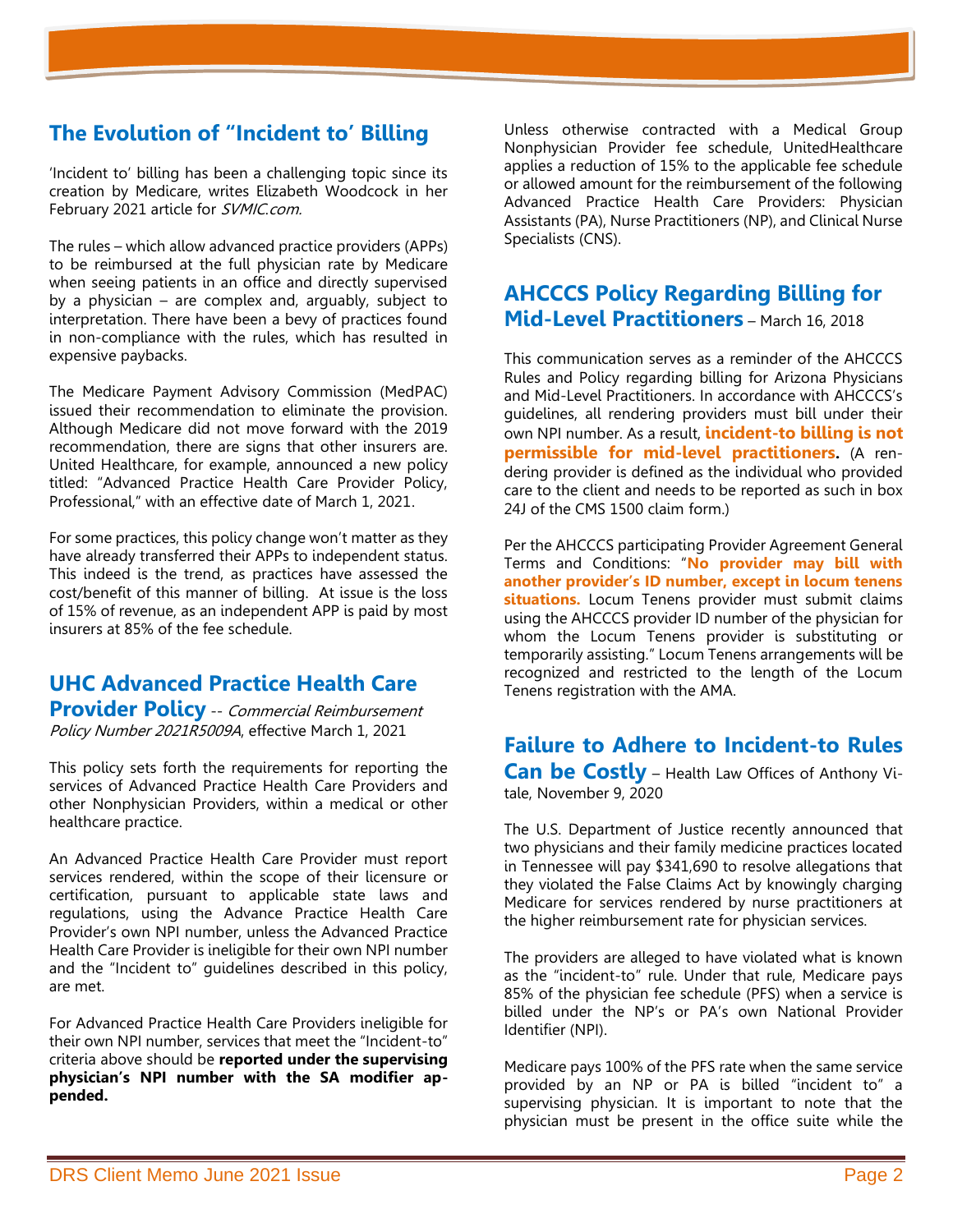services are being provided and immediately available to provide assistance if needed.

In addition to the direct supervision provision, the incident-to rule only allows physicians to bill Medicare at the full physician fee schedule amount for the services that are performed by a non-physician practitioner, if the services are:

- Included in a treatment plan for an injury or illness where the physician performs an initial service and is involved actively in the course of treatment.
- The Medicare-credentialed physician must initiate the patient's care. If the patient has a new or worsened complaint, a physician must conduct an initial E/M service for that complaint and must establish the diagnosis and plan of care.
- The physician must see the patient at a frequency that reflects his/her active involvement in the patient's case.

### **Justice Department Cracks Down on COVID-Related Fraud Cases**

The Justice Department has made fighting COVID-related fraud cases a priority, especially with the passing of the CARES Act last year.

The CARES Act, which included \$2.2. trillion in economic aid, was intended to provide financial assistance to Americans and their businesses struggling under the economic hardships caused by the COVID-19 pandemic.

Within weeks of the CARES Act's passage, the Department of Justice immediately began efforts to investigate and prosecute related fraud. The Department focused initially on the most egregious instances of COVID-19 related wrongdoing, but it has since cast a wider net, warns Marissa Koblitz and Matthew Lee with Fox Rothschild, LLP in its April 21, 2021 news bulletin.

By the end of March 2021, the Department of Justice had charged over 470 defendants with criminal offenses based on fraud schemes connected to the COVID-19 pandemic. The Justice Department's Criminal Division Fraud Section has prosecuted approximately 120 defendants charged with PPP fraud. The accused include:

- those who lied about payroll costs, employees or even having a business;
- individuals who misappropriated loan proceeds by using the money to purchase cars, boats and houses;
- fraudsters who applied for EIDL advances; and

• over 140 defendants charged and arrested for federal offenses related to UI fraud.

The government has also prosecuted or secured civil injunctions against dozens of defendants who sold products such as fake vitamin supplements and silver ointments, making false claims about the products' abilities to prevent or treat COVID-19 infections.

On May 26, 2021, Rich Mendez of CNBS.com reported that the DOJ had charged 14 people — including a medical doctor and owners of laboratories, pharmacies and a home health agency — in multiple fraud schemes that allegedly bilked consumers and insurers out of \$143 million.

In addition, the Center for Program Integrity at CMS announced it took administrative action against more than 50 medical providers for their involvement in health-care fraud schemes relating to Covid-19.

The law enforcement actions involved the Justice Department's criminal division, the FBI, seven U.S. attorney's offices in six states, as well as the HHS inspector general's office and other agencies.



### **Billing for Novavax**

The AMA has created unique CPT codes for the Novavax COVID-19 vaccine and its administration.

The vaccine from Novavax Inc. has yet to receive authorization for use in the US by the FDA. The vaccine called NVX-CoV2373 is currently undergoing two Phase 3 clinical trials, one of which recently expanded to include pediatric patients.

- o **91304:** Severe acute respiratory syndrome coronavirus 2 (SARS-CoV-2) (coronavirus disease [COVID-19]) vaccine
- o **0041A**: Immunization administration by intramuscular injection of severe acute respiratory syndrome coronavirus 2 (SARS-CoV-2) (corona-virus disease [COVID-19]) vaccine, first dose
- o **0042A:** Immunization administration by intramuscular injection of severe acute respiratory syndrome coronavirus 2 (SARS-CoV-2) (coronavirus disease [COVID-19]) vaccine, second dose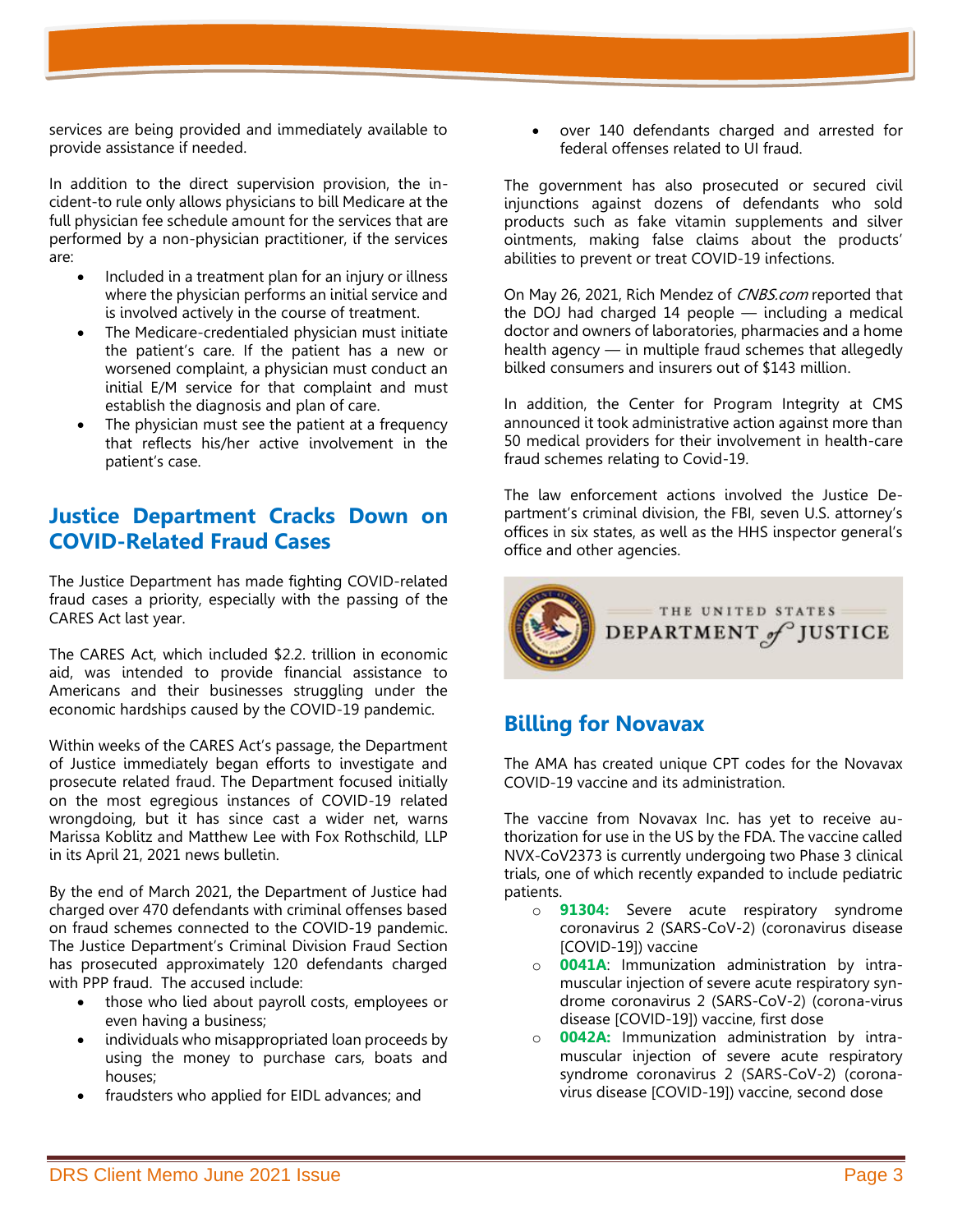### **Adding House Calls to Your Practice**

As payment rates for house calls increase, technology improves, and the population ages, interest in home-based primary care is growing.

Under Medicare rules, house call patients are not required to meet the homebound definition required for receiving skilled nursing and therapy services in the home.

And as of January 2019, Medicare no longer requires documentation of medical necessity for every home visit, describing why a house call was needed in "lieu of an office visit."

In the May/June 2021 issue of Family Practice Management, Thomas Cornwell, MD, and Brianna Plencner, CPC, write that the best candidates are patients with complex or high-risk conditions who have difficulty getting to the office, as well as:

- Frail older adults with multiple (often five or more) chronic conditions and deficiencies in activities of daily living (ADL).
- Younger homebound patients, usually with one principal neuromuscular condition such as multiple sclerosis, amyotrophic lateral sclerosis, or cervical spine injuries (some on ventilators).
- Patients with high-risk diagnoses like congestive heart failure and chronic obstructive pulmonary disease.
- Patients with high hospital and emergency department (ED) utilization in the past six to 12 months.

Here are four tips for getting started with home visits.

**1. Set geographical limits --** A geographic radius should be determined for home visits based on driving time (e.g., no more than 20 minutes from the physician's office or home).

For more distant patients, telehealth may be the better option for providing care, at least while it is allowed under the public health emergency.

If you also offer house calls to patients in domiciliary settings (e.g., assisted living facilities or group homes), you can realize economies of scale by seeing multiple patients in the same location on the same day.

**2. Follow scheduling best practices --** Efficient scheduling is critical, and can be achieved through the following steps:

- Start with a half day or one full day of house calls per week. Then increase that time as volume demands.
- Schedule patients in close proximity by assigning days to specific geographic areas and using mapping/routing software.
- Call when enroute to the visit so the patient is ready.
- Have staff record special instructions on the schedule (e.g., "enter through side door").
- **3. Complete certain tasks before the visit --** Make sure that clerical tasks are done by staff ahead of time, including obtaining signed forms and medical records (e.g., HIPAA forms, consent for treatment, or medical history forms) when possible.

Also, review charts before the home visit to see if fasting blood work or any unique supplies, such as injections or immunizations, are needed. It's also a good idea to review charts for complex, new, and transitional care management patients ahead of the visit and start pre-charting.

**4. Have your black bag ready to go --** Unlike in the office, you cannot walk down the hall to a supply closet if you run out of something during a home visit. Have your "black bag" stocked and ready.

### **Detecting and Diagnosing Cognitive Impairment**

Medicare covers a separate visit for a cognitive assessment so providers can more thoroughly evaluate cognitive function and help with care planning explains the staff at Healthcentric Advisors in *QPP Quick Bits*, May 18, 2021.

Detecting cognitive impairment is a required element of Medicare's Annual Wellness Visit (AWV). Providers can also detect cognitive impairment as part of a routine visit through direct observation or by considering information from the patient, family, friends, caregivers, and others.

If a patient shows signs of cognitive impairment at an Annual Wellness Visit or other routine visit, the provider may perform a more detailed cognitive assessment and develop a care plan.

Details on Medicare coverage requirements and proper billing can be viewed at: [https://www.cms.gov/cognitive.](https://www.cms.gov/cognitive)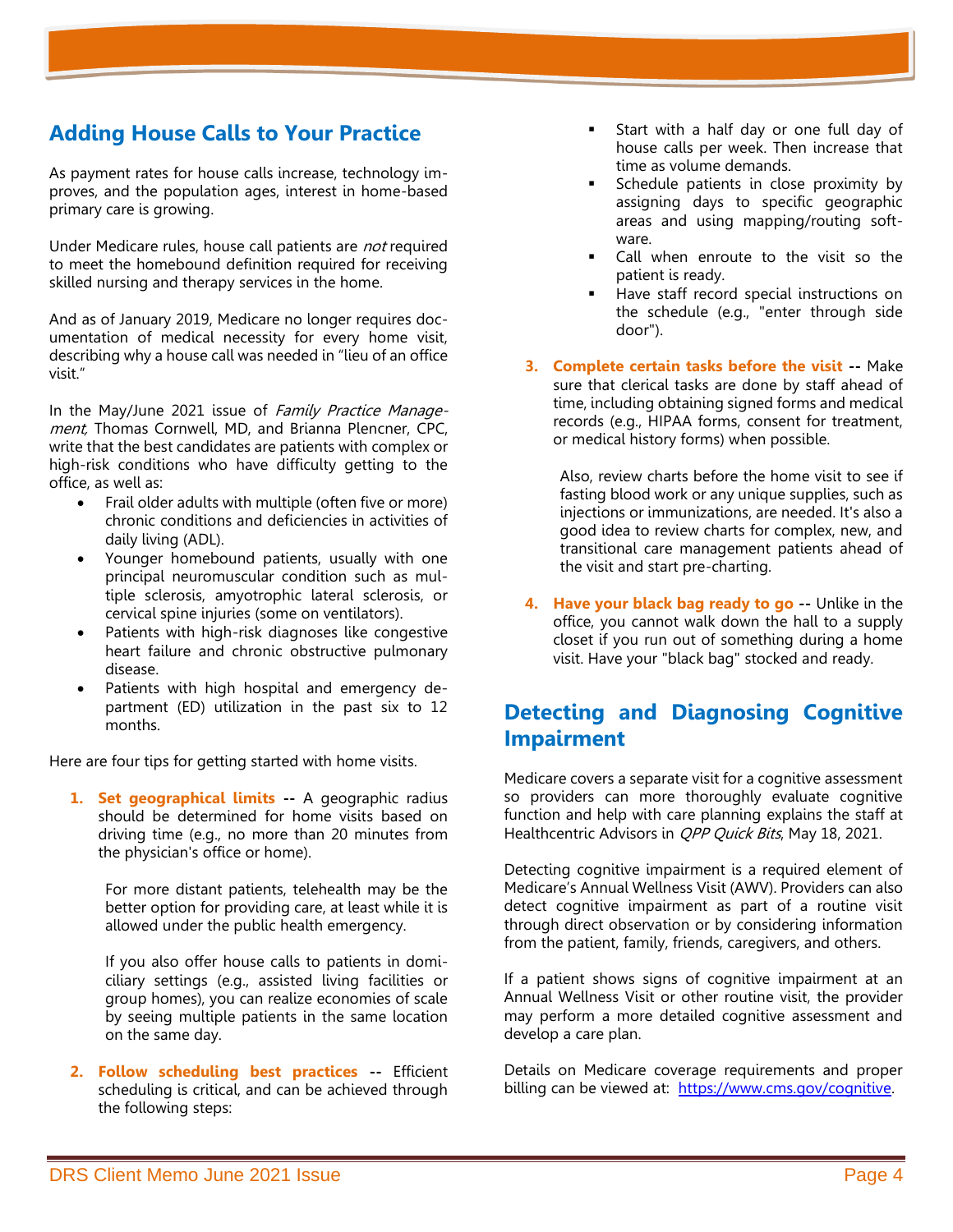**99483:** Cognitive Assessment & Care Plan Services

- Replaces HCPCS code G0505
- If cognitive impairment is detected during the AWV or other routine visit, a more detailed cognitive assessment and care plan can be performed.
- Typically start with a 50-minute face-to-face visit.
- Assessment of and care planning for patients with cognitive impairment like dementia, including Alzheimer's disease, at any stage of impairment.
- Any clinician eligible to report E/M services can offer this service.
- Can be billed separately from the AWV.

Effective January 1, 2021, Medicare increased payment for these services to \$282 (may be geographically adjusted) when provided in an office setting. These services were also added to the definition of primary care services in the Medicare Shared Savings Program and are permanently covered via telehealth.

#### **Elements of a Cognitive Assessment**

Spend 50 minutes face-to-face with the patient and independent historian to perform the following elements during the cognitive assessment;

- ❖ Examine the patient with a focus on observing cognition;
- ❖ Record and review the patient's history, reports, and records;
- ❖ Conduct a functional assessment of Basic and Instrumental Activities of Daily Living, including decision-making capacity;
- ❖ Use standardized instruments for staging of dementia like the Functional Assessment Staging Test (FAST) and Clinical Dementia Rating (CDR);
- ❖ Reconcile and review for high-risk medications, if applicable;
- ❖ Use standardized screening instruments to evaluate for neuropsychiatric and behavioral symptoms, including depression and anxiety;
- ❖ Conduct a safety evaluation for home and motor vehicle operation;
- ❖ Identify social supports including how much caregivers know and are willing to provide care; and
- ❖ Address Advance Care Planning and any palliative care needs.

#### **MIPS UPDATE**

#### **2021 MIPS Promoting Interoperability Hardship Exception and Extreme and Uncontrollable Circumstances Exceptions Are Now Open**

Applications are now open for the [MIPS Promoting](https://r20.rs6.net/tn.jsp?f=0015Dco1RZDJGmJPqfeR_Kd3zVQN7daKIzFK_h9uPa3aCoWqQViFCACLH9MtGwdSdMGM08LP-yvun-Hzwd6Fn2sCT6DUyKnBNi71b_Ci70EJgpgrob0tmLueN7W4O33-XEEVt7SFwEeopvAIlm8YVV-Xu3hj1Z1ACFlZMe00nmIBTcdf0DUlPMSr7efA4fB84_EadHpNYLFkUFgs6b6Gb96e4EVRtLGi25HDcBHXKJ47DuUPzCE_3iow0aQu1jjfzbpqV0-nMpR8sPKltznEjSk9aMNO4F8BoXlG5UEDpLSX6QknP1dZc_cHHuvSw6_afZ28jw6o-u_7m3Fl6bfNm6M6IfNvyuLEcz8Kft7EDfrkFF0Lq0HFe5SNch0l8J-d86gu21aq0xsRUV7zoTrAZL6SDqU743EfImLZpiGtno5HlPUYid2Vnodl7mWvNoK8PbpzkLaagC3vMYGxfnmVdku-QEITABqNTU_-CUWhs3U_kDngizBJCHT8OH2tJabIW5nb0nnArmiIXtQA0ia9wotOE-HY-4_gK_sje8EAcizh8zg4rWvz2CcMhOD71CC5eLQP3N2mbmA4UomlHR7YJzyow==&c=0rPXuY2oYDUK7zKHovTAfko80wiQ6zHKN2akcwGD8ZU6pBdDDKxeiQ==&ch=OeVbojitbNn2E_BBMuD_cdCR1MqC26ayWHl7G2d1F87SU3LNSA6j8g==)  [Interoperability Performance Category Hardship Exception](https://r20.rs6.net/tn.jsp?f=0015Dco1RZDJGmJPqfeR_Kd3zVQN7daKIzFK_h9uPa3aCoWqQViFCACLH9MtGwdSdMGM08LP-yvun-Hzwd6Fn2sCT6DUyKnBNi71b_Ci70EJgpgrob0tmLueN7W4O33-XEEVt7SFwEeopvAIlm8YVV-Xu3hj1Z1ACFlZMe00nmIBTcdf0DUlPMSr7efA4fB84_EadHpNYLFkUFgs6b6Gb96e4EVRtLGi25HDcBHXKJ47DuUPzCE_3iow0aQu1jjfzbpqV0-nMpR8sPKltznEjSk9aMNO4F8BoXlG5UEDpLSX6QknP1dZc_cHHuvSw6_afZ28jw6o-u_7m3Fl6bfNm6M6IfNvyuLEcz8Kft7EDfrkFF0Lq0HFe5SNch0l8J-d86gu21aq0xsRUV7zoTrAZL6SDqU743EfImLZpiGtno5HlPUYid2Vnodl7mWvNoK8PbpzkLaagC3vMYGxfnmVdku-QEITABqNTU_-CUWhs3U_kDngizBJCHT8OH2tJabIW5nb0nnArmiIXtQA0ia9wotOE-HY-4_gK_sje8EAcizh8zg4rWvz2CcMhOD71CC5eLQP3N2mbmA4UomlHR7YJzyow==&c=0rPXuY2oYDUK7zKHovTAfko80wiQ6zHKN2akcwGD8ZU6pBdDDKxeiQ==&ch=OeVbojitbNn2E_BBMuD_cdCR1MqC26ayWHl7G2d1F87SU3LNSA6j8g==) and [Extreme and Uncontrollable Circumstances Exception](https://r20.rs6.net/tn.jsp?f=0015Dco1RZDJGmJPqfeR_Kd3zVQN7daKIzFK_h9uPa3aCoWqQViFCACLH9MtGwdSdMGXF_pFbSmW0qLcQkCcS_GJofkhixXFhDjDDpTsqo8VQzH2QZrwhzgR3ELbgh6lWXceImMSyJrWjLv-QMFWAcPrGIkCAAvJsIHUkvvctwxLTxAw4VqcCmeYyKZz5ZuNlVGQ3soJoTBRMjcZKE2k6nlF-636NdUgWpxpZo1NDgL8qGxnsCAYQj7LNXBftue1YXDntfJwMf3MjLELJf7Z3YuA_ghPDrDayuIgVDOKLCPXV5vF6YiZ7pegz9JneLuFop2jXLT6akzyST5cOsBkeA144xbxohvx-Uk138x5dsyXVS_-bFbg-HCBHu28FRqWAmAe6RvA39TVTpsc_labfUc0rObdHpBc1HMzw3KBnFItk_X7b1lhk5LxldUqugLlP9P-OIW1ldBo227igqfS6eQyAr8FMZjkd2Ek2GyufYbuwXPRLsIx0TYJG8ruF2xdHv1W392_sSatHKO8KQtrnMjny_VEhmWcOnn_UUnKe0nOMwrzA8DnozdJTiUZPH3l4pe&c=0rPXuY2oYDUK7zKHovTAfko80wiQ6zHKN2akcwGD8ZU6pBdDDKxeiQ==&ch=OeVbojitbNn2E_BBMuD_cdCR1MqC26ayWHl7G2d1F87SU3LNSA6j8g==) for the 2021 performance year. Those interested must submit their applications to CMS by December 31, 2021.

Applications can be downloaded or completed on the QPP website: [https://qpp.cms.gov](https://qpp.cms.gov/)

#### **MIPS Tips for Small Specialty Practices**

HSAG has released new MIPS Tips, adding Mental/ Behavioral Health, Dermatology, and Chiropractic Medicine, to its list, which already includes:

> Cardiology Chiropractic Medicine Dermatology Endocrinology Family Medicine Gastroenterology Nephrology Ophthalmology Pulmonology Rheumatology Skilled Nursing Facility

Visit the HSAG QPP Tools and Resources webpage to download these tips and share with your MIPS reporting team. They are located under "MIPS Tips for Small Specialty Practices."

[https://www.hsag.com/en/quality-payment-program/tool](https://www.hsag.com/en/quality-payment-program/tool%20s-and-resources/#MIPS_Tips_for_Small_Specialty Practices) s-and-resources/#MIPS Tips for Small Specialty Practices

If you would like a Specialty MIPS Tip resource created for your specialty, please let them know via email at: [HSAGQPPSupport@hsag.com.](mailto:HSAGQPPSupport@hsag.com)

#### **2020 MIPS Cost Performance Category**

CMS is reweighting the cost performance category from 15% to 0% for the 2020 performance period. The 15% cost performance category weight will be redistributed to other performance categories in accordance with §414.1380(c) (2)(ii)(D). 2020 Final scores will be out in July 2021.

Analysis of the underlying data for the 2020 performance year, in comparison to prior years' data, shows that the volume of data available to calculate the scores for the cost measures has significantly decreased overall.